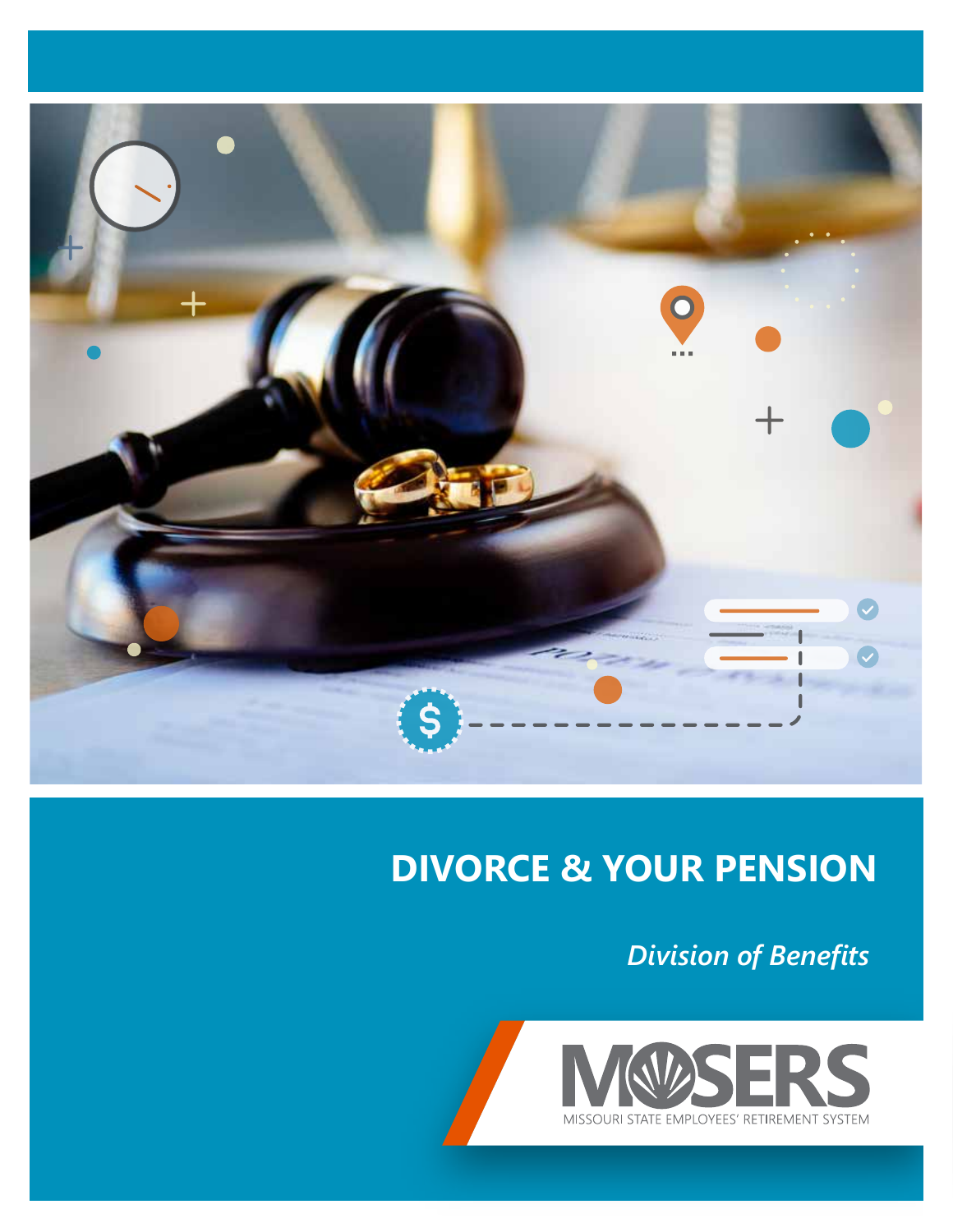*February 2022*

### **DIVORCE & YOUR PENSION** *Division of Benefits*

This brochure contains a summary of the provisions of Section 104.312 & 104.1051 of the Revised Statutes of Missouri (RSMo). The contents of this brochure should not be considered legal advice. This information does not amend or overrule any applicable statute or administrative rule. In the event of conflict, the applicable statute or administrative rule will prevail.

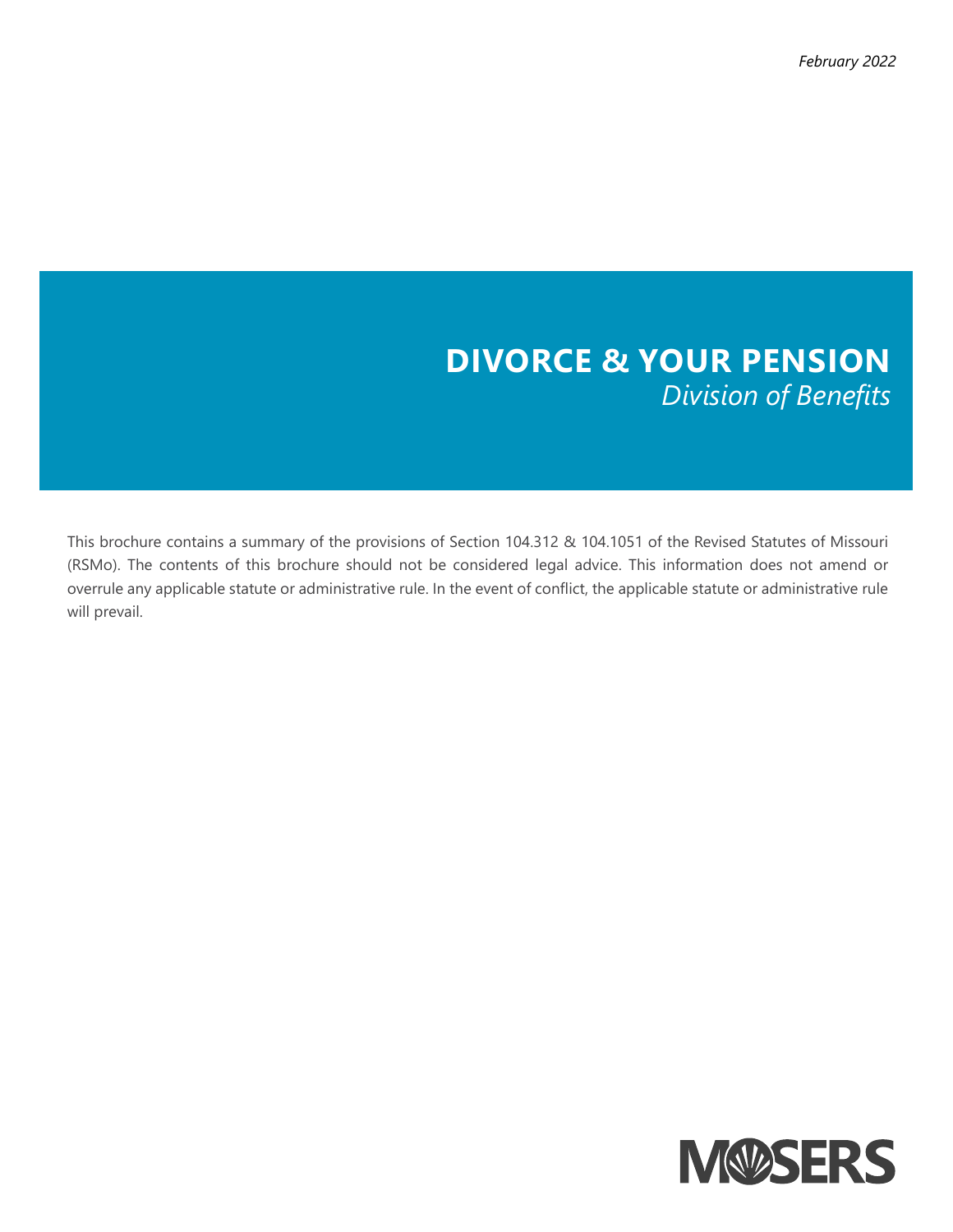### **We Are Here to Help**

Benefit counselors are a valuable source of information regarding your benefits and are available to assist you.

#### **C** Schedule an Appointment

Speak with a benefit counselor by phone or make an appointment to visit our office. *Our phones tend to be least busy between 8:00 am and 9:00 am.*



**Call Center Hours** Monday−Friday

8:00 am–12:00 pm 1:00 pm–4:30 pm



**Contact Us** Toll Free: (800) 827-1063 In Jefferson City: (573) 632-6100 Fax: (573) 632-6103



**Visit Us** 907 Wildwood Dr Jefferson City, MO



**Mailing Address** PO Box 209 Jefferson City, MO 65102-0209



#### **Website** *www.mosers.org*

Log in to *my***MOSERS** to access your personal information, submit forms, and more.

### **Overview**

As a member of the Missouri State Employees' Retirement System (MOSERS), your pension plan sponsored by your employer, provides a benefit for you at the time of your retirement and is considered a defined benefit plan.

A defined benefit (DB) simply means your future pension payments have already been "defined" using a formula which includes your length of service and your final average pay. Your eligibility for retirement is determined by your age and years of service.

If you are vested (eligible for a benefit), your retirement benefit from MOSERS is considered "marital property." If you have been married at any time while an active member of MOSERS and are considering a divorce, your spouse may be legally entitled to receive a portion of your retirement benefit.

This brochure is designed to give the parties involved in a marriage dissolution a better understanding of how MOSERS pension benefits may be divided in a divorce proceeding.

The contents of this brochure should not be considered legal advice. Please consult your attorney regarding your legal rights during a divorce. For questions regarding your benefits or additional information, please contact a MOSERS benefit counselor at (573) 632-6100 or (800) 827-1063.

#### **Connect with Us on Social Media**

Be sure to follow us on social media. It's a great way to stay informed and learn about your MOSERS benefits. Invite your coworkers to join us, too!

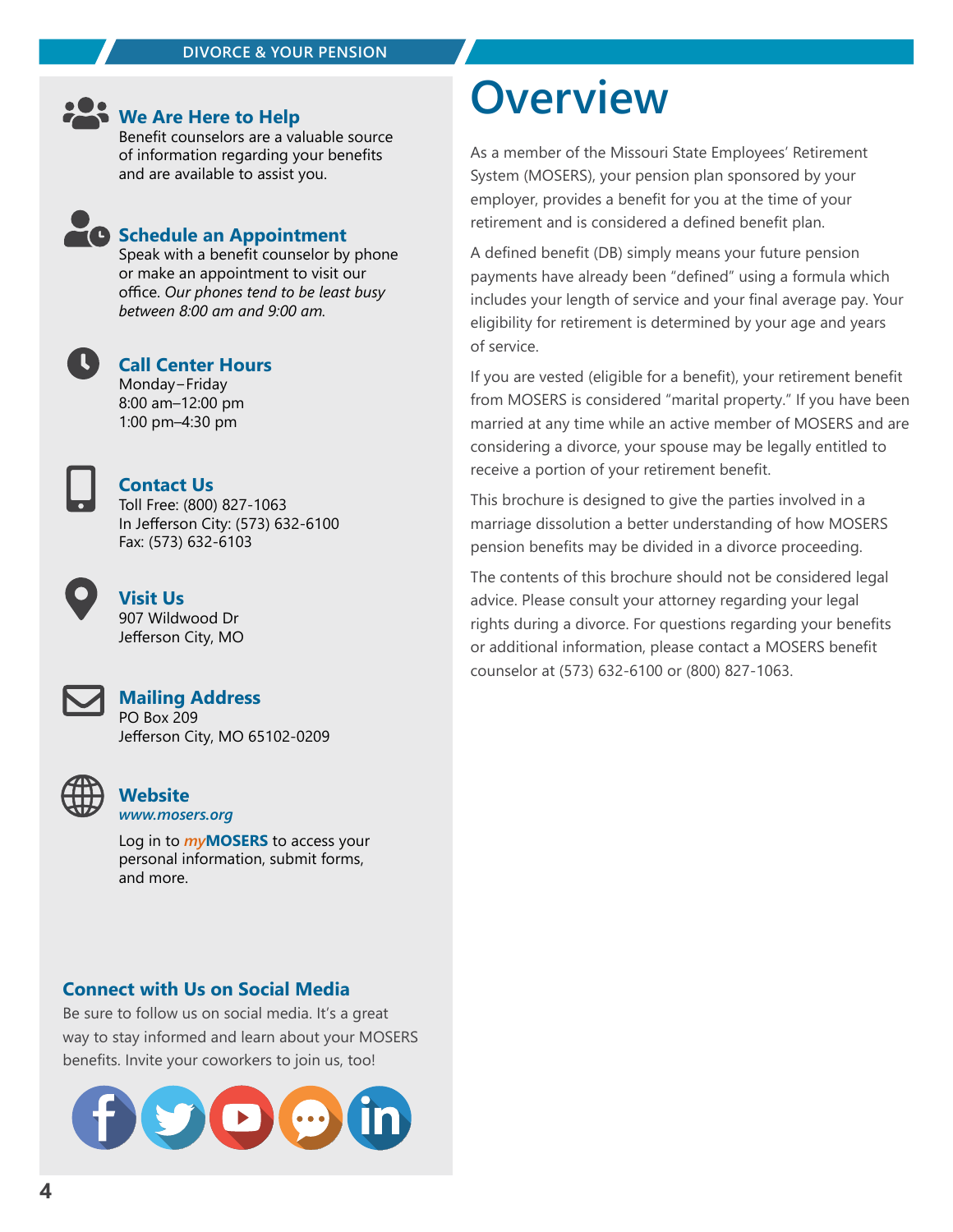### **Table of Contents**

#### **Division of Pension Benefits**

#### **Ex-SpouseBenefit Payments**

#### **Summary**

#### *A Note About Beneficiary Designations*

In the event of a divorce, you may wish to change your beneficiaries and/or passwords which allow you to make such changes.

You may change your beneficiaries at any time by logging in to *my***MOSERS**. Complete the *Life Insurance Beneficiaries*  form. If you are a member of MSEP 2011 or Judicial Plan 2011, you may also need to submit the *Contributions Beneficiary* form. If retired, review and, if necessary, update your beneficiary(ies) using the *Final Payment of Retirement/Survivor Benefits* form.

At all times, you should be aware of those who have access to your personal information or passwords, especially when going through a divorce or other life event. In these cases, it is important to routinely check the accuracy of your information from any institution that administers your retirement, insurance, credit, or any other financial benefits.

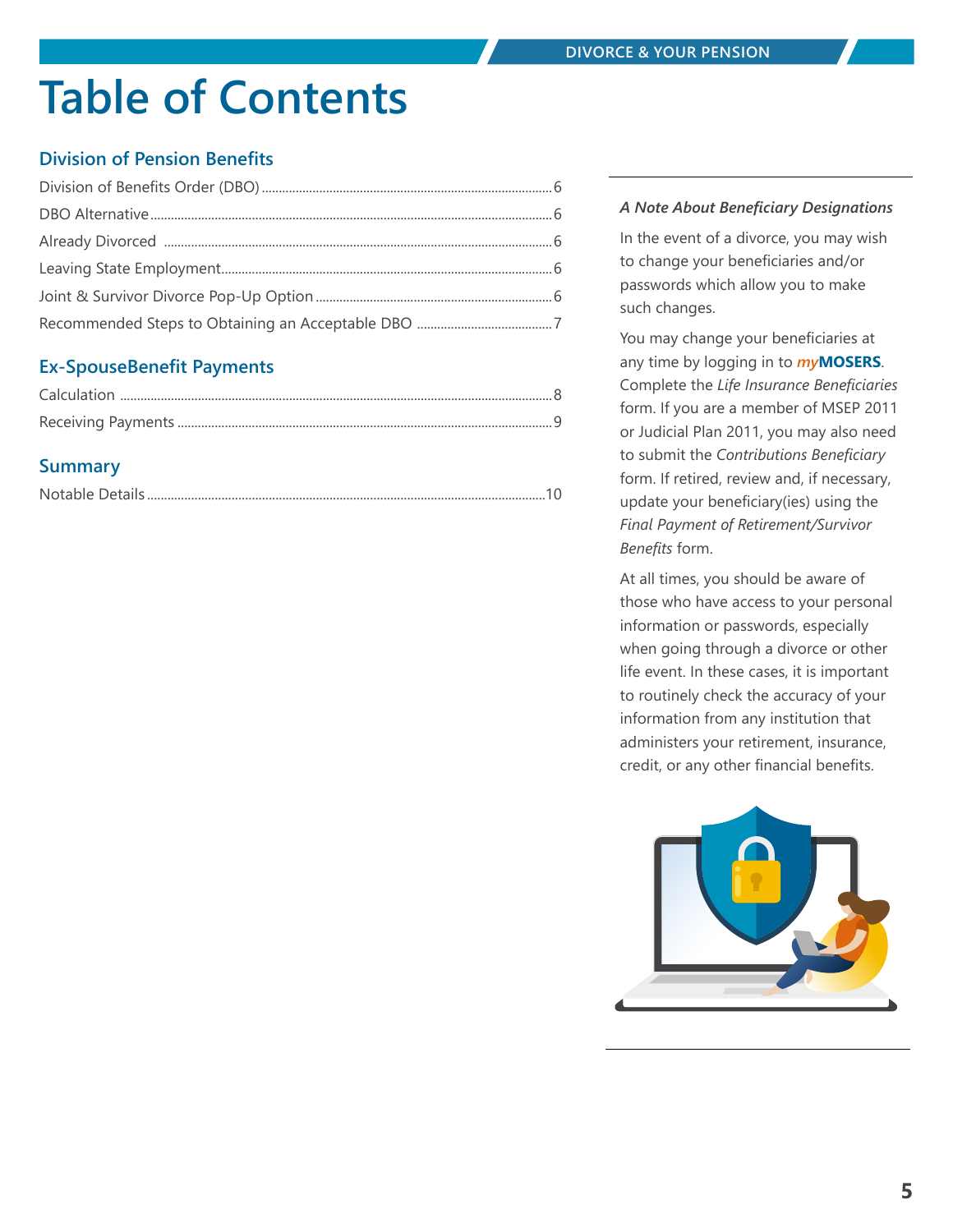### **Division of Pension Benefits**

#### **Division of Benefits Order (DBO)**

Missouri statutes permit the division of MOSERS retirement benefits in the event of a divorce. The law allows MOSERS to pay a portion of your pension benefit directly to your exspouse at the time you begin receiving payments from MOSERS. Before MOSERS can divide your benefit, a court of competent jurisdiction must issue a Division of Benefits Order (DBO). The court may award your ex-spouse up to 50% of the benefit accrued during all or part of your marriage.

Please do not provide MOSERS with a "Qualified Domestic Relations Order" (QDRO). MOSERS is exempt from QDROs provided for by the 1984 Retirement Equity Act. For the most part, the 1974 Employee Retirement Income Security Act (ERISA), which was amended to provide for QDROs, relates only to private sector pension plans. Government pension plans like MOSERS are exempt from this provision of federal law.

*RSMO: 104.312; 104.1051*

#### **DBO Alternative**

There are two important details to remember when considering whether or not to use a DBO:

- No payment will be issued to your ex-spouse until you begin receiving retirement benefits from MOSERS. The benefit is payable until the death of the member or the ex-spouse, whichever comes first.
- The only way in which MOSERS is legally authorized to divide your benefit is by using a DBO.

However, as an alternative to the DBO, you may choose to divide the present value of your retirement benefit at the time of divorce as a part of the property division. If a present-value calculation is required, we recommend you contact a professional who specializes in this service.

There may be other alternative methods available. Please consult your attorney to decide which method of dividing your benefit is best.

#### **Already Divorced**

Future retirement benefits may have been addressed in your divorce decree. Read through it and see. If you don't have a copy, you may be able to get one from the county where the divorce took place. You may contact a MOSERS benefit counselor to discuss the matter and how it applies in your specific situation.

#### **Leaving State Employment**

- **• Refund of Contributions** Members of the Missouri State Employees' Plan 2011 (MSEP 2011)\* and the Judicial Plan 2011 contribute 4% of their pay, through payroll deduction, to the MOSERS trust fund. If your retirement benefit is subject to a division of benefit order pursuant to section 104.1051, you will not be eligible to receive a refund of employee contributions.
- *\* If you were first employed in a MOSERS benefit-eligible position on or after January 1, 2011, or elected a buyout and later returned to state employment, you are a member of MSEP 2011 or the Judicial Plan 2011.*

**• Cash Out Option** – Eligible vested members of MSEP who left state employment between October 1, 1984 and September 1, 2002, have the option of taking the present value of their future retirement benefit in a lump sum rather than a monthly benefit at retirement age pursuant to Section 104.335.6, RSMo. If MOSERS has received a DBO prior to processing the cash out payment, your ex-spouse will receive a portion of the cash out payment accrued during the marriage.

#### **Joint & Survivor Divorce Pop-Up Option**

If you get divorced after retirement, you may remove your ex-spouse as a survivor beneficiary on your MOSERS pension benefits and receive an adjusted annuity amount. This option is not available to members of the Judicial Plan or Judicial Plan 2011.

To remove your ex-spouse, you must obtain a divorce decree or amended divorce decree from a court of competent jurisdiction, which states:

- You, the member, retain sole possession of your MOSERS pension benefits (it either does not include any division of benefits order or terminates an existing order) and
- Your ex-spouse is removed as the beneficiary entitled to survivor benefits based on your retirement election of a joint & survivor benefit payment option.

You must provide MOSERS with a certified copy of your divorce decree/ amended divorce decree to adjust your benefits.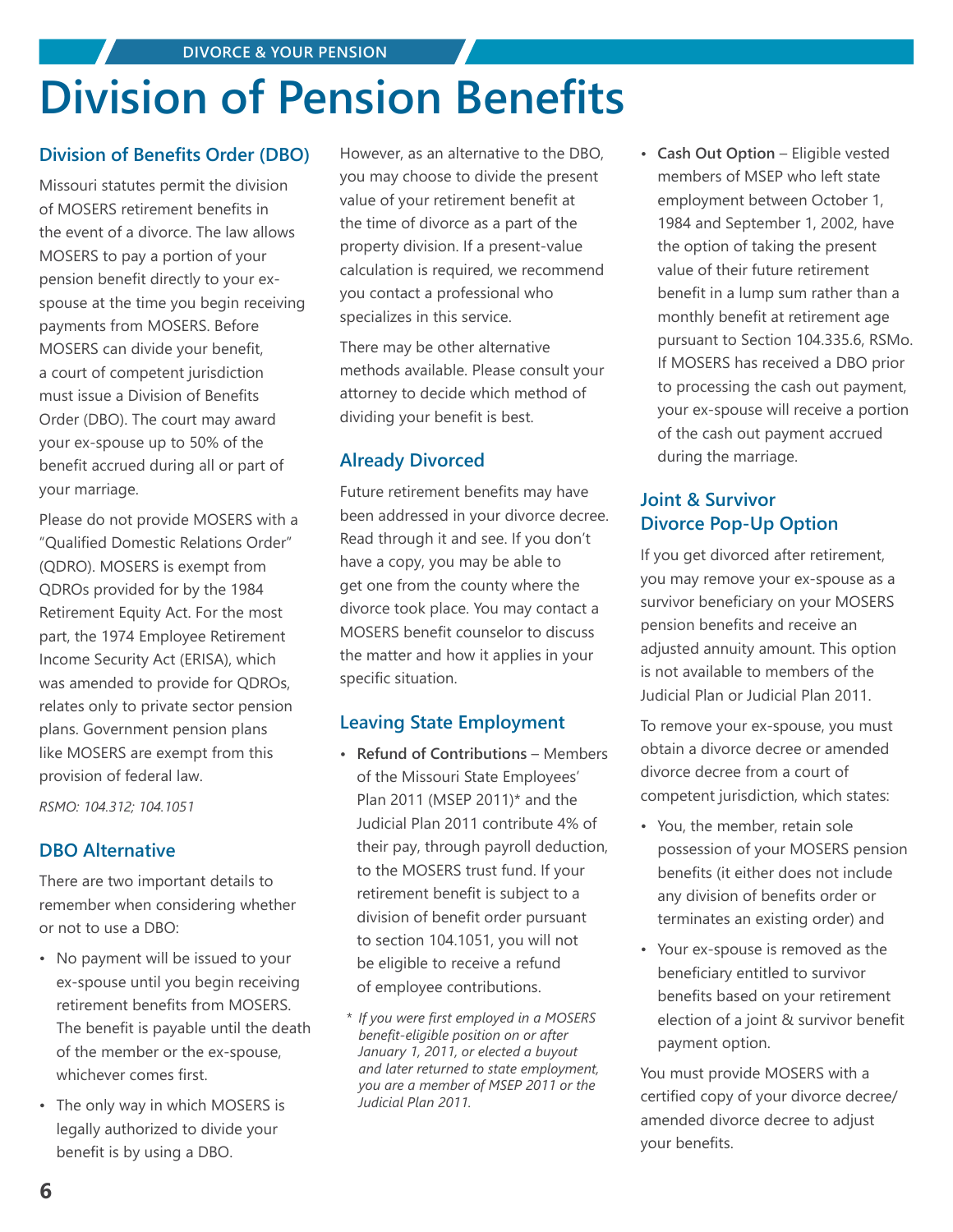# **Obtaining a DBO**

#### **Recommended Steps to Obtaining an Acceptable DBO**

- **• Step 1 –** Discuss divorce proceedings with your attorney. Ask about your rights and options regarding "marital property."
- **• Step 2 –** Contact MOSERS
	- Members may call in and request a DBO estimate by speaking with a benefit counselor or complete and submit a *Division of Benefits Order – Request for Estimate* form available on our website.
	- All other parties must complete and submit a *Division of Benefits Order – Request for Estimate*

form. This form can be used in lieu of requesting the court to issue a subpoena to MOSERS. For your convenience, this form is available online at *www.mosers.org*.

- **• Step 3 –** MOSERS will prepare a DBO estimate and send it to you and/or the requesting party along with a blank DBO representing the court approved format to be used. Whether the blank DBO is completed or an attorney prepares a new DBO using the prepared format, it must be sent back to MOSERS for approval prior to the court date.
	- The DBO estimate will show the amount of benefit accrued during the time of marriage using creditable service, salary, and the benefit calculation formula applicable to the member. Any survivor reductions and early retirement deductions will be included for members already retired.
	- The benefit estimate will not show the present value of your retirement benefit. If a present value calculation is required, contact a professional who specializes in this service.
- **• Step 4 –** Have the approved DBO signed by the appropriate parties, including the judge.
- **Step 5 –** Obtain a certified copy of the DBO from the circuit clerk and submit it to MOSERS. The DBO will not be processed until the certified copy is received at MOSERS' office. Benefit payments will not be paid retroactively.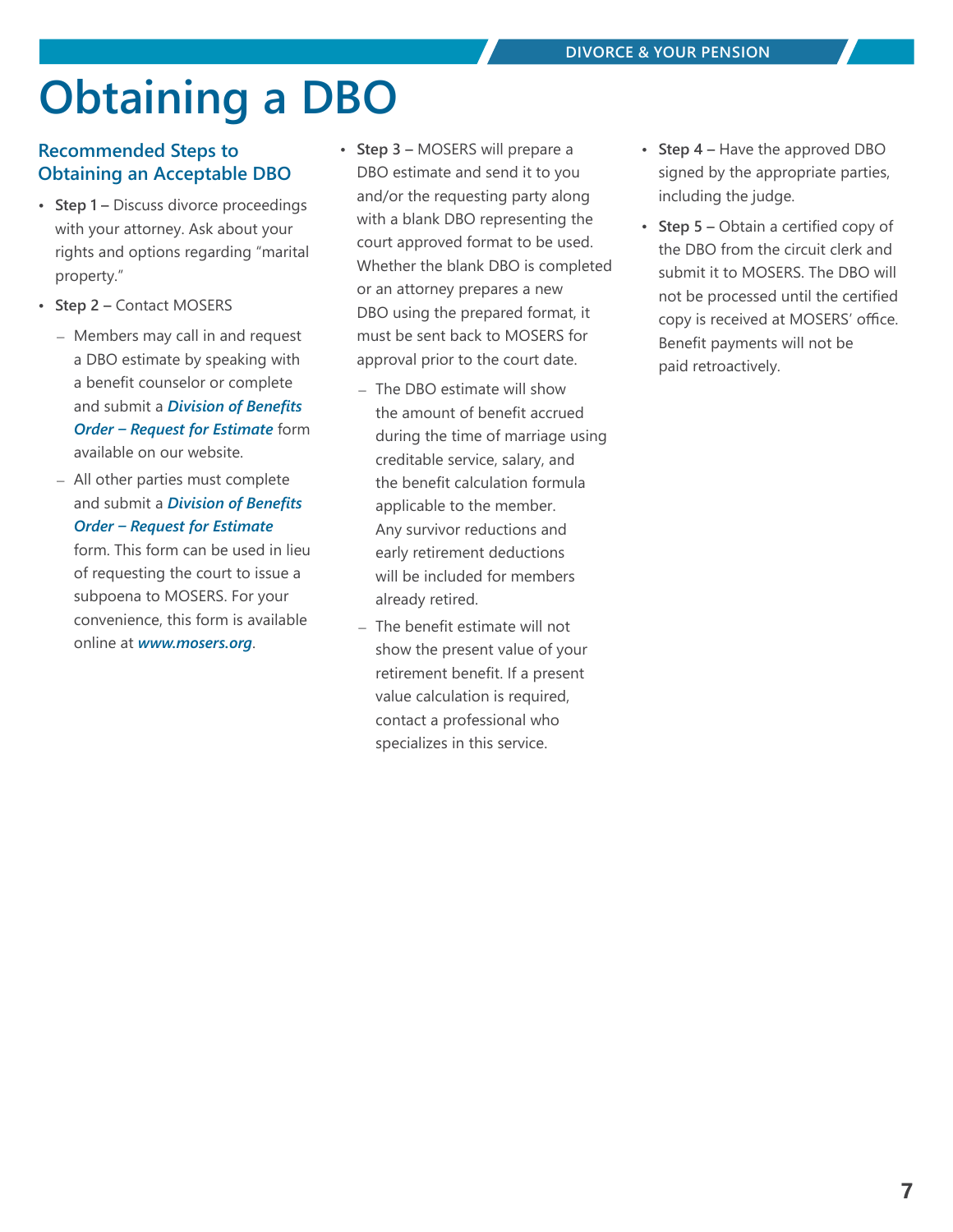#### **Ex-Spouse Benefit Payment Rules**

- Service purchased during the marriage will also be included in calculating the ex-spouse benefit payment.
- The BackDROP payment (if applicable) is not subject to a DBO. However, if you elect a BackDROP at retirement, the service between the BackDROP date and the annuity starting date (your BackDROP period) **will be included** and considered creditable service when calculating the amount eligible for the DBO. This may result in your ex-spouse receiving a slightly higher monthly payment than your monthly payment if the DBO requires a 50% division and you were married the entire time you worked in a position covered by MOSERS. If you have questions or would like to know what percentage split to use in order to evenly divide your monthly payment, please contact a MOSERS benefit counselor.
- The ex-spouse and member benefit payments will be adjusted proportionately (reduced) if the member:
	- Elects early retirement, or
	- Elects a joint & survivor option at retirement and the ex-spouse is named as the beneficiary.
- The ex-spouse will not be eligible to receive the temporary benefit or any future formula increases.
- The ex-spouse is eligible to receive applicable COLAs.
- **Benefit payments under a DBO will not be paid retroactively.**

### **Ex-Spouse Benefit Payments**

#### **Calculation**

With an approved DBO, your ex-spouse may receive up to 50% of the benefit accrued during all or part of your marriage. The benefit for service accrued before the marriage and after the date specified on the DBO cannot be divided.



The ex‑spouse benefit payment will be calculated based on the formula of the plan to which you belong on the date of dissolution. If you are eligible for both MSEP and MSEP 2000, the ex-spouse benefit payment will be calculated using MSEP if you have not retired yet. If you are retired, the payment will be calculated using the plan chosen at retirement. If retired, COLAs accrued from the date of retirement will be divided accordingly.

#### *Example*

| <b>Assumptions</b>                          |  |
|---------------------------------------------|--|
|                                             |  |
|                                             |  |
|                                             |  |
|                                             |  |
| Average compensation at date of dissolution |  |
|                                             |  |
|                                             |  |

#### *Service Accrued During Marriage*

| Date of<br><b>Dissolution</b>           |                                                                        | Date of<br>Marriage<br>$=$     |                           |                          |     | <b>Service Accrued</b><br><b>During Marriage</b> |
|-----------------------------------------|------------------------------------------------------------------------|--------------------------------|---------------------------|--------------------------|-----|--------------------------------------------------|
| August 20, 2020                         | $\overline{\phantom{0}}$                                               | December 5, 2012               |                           | $=$                      |     | (7 Yrs., 8 Mths., 16 Days)                       |
| <b>Benefit Calculation</b>              |                                                                        |                                |                           |                          |     |                                                  |
| Average<br>Compensation                 | X                                                                      | <b>Multiplier</b><br>$(1.7\%)$ | $\boldsymbol{\mathsf{x}}$ | Yrs./Mths.<br>of Service | $=$ | <b>Benefit Eligible</b><br>for Division          |
| \$3,000.00                              | $\mathsf{x}$                                                           | .017                           | X                         | 7.6667                   | $=$ | \$391.00                                         |
| <b>Benefit Eligible</b><br>for Division | <b>Percent Specified</b><br>Ex-Spouse<br>in DBO<br>Payment<br>X<br>$=$ |                                |                           |                          |     |                                                  |
| \$391.00                                | X                                                                      |                                | .50                       | $=$                      |     | \$195.50                                         |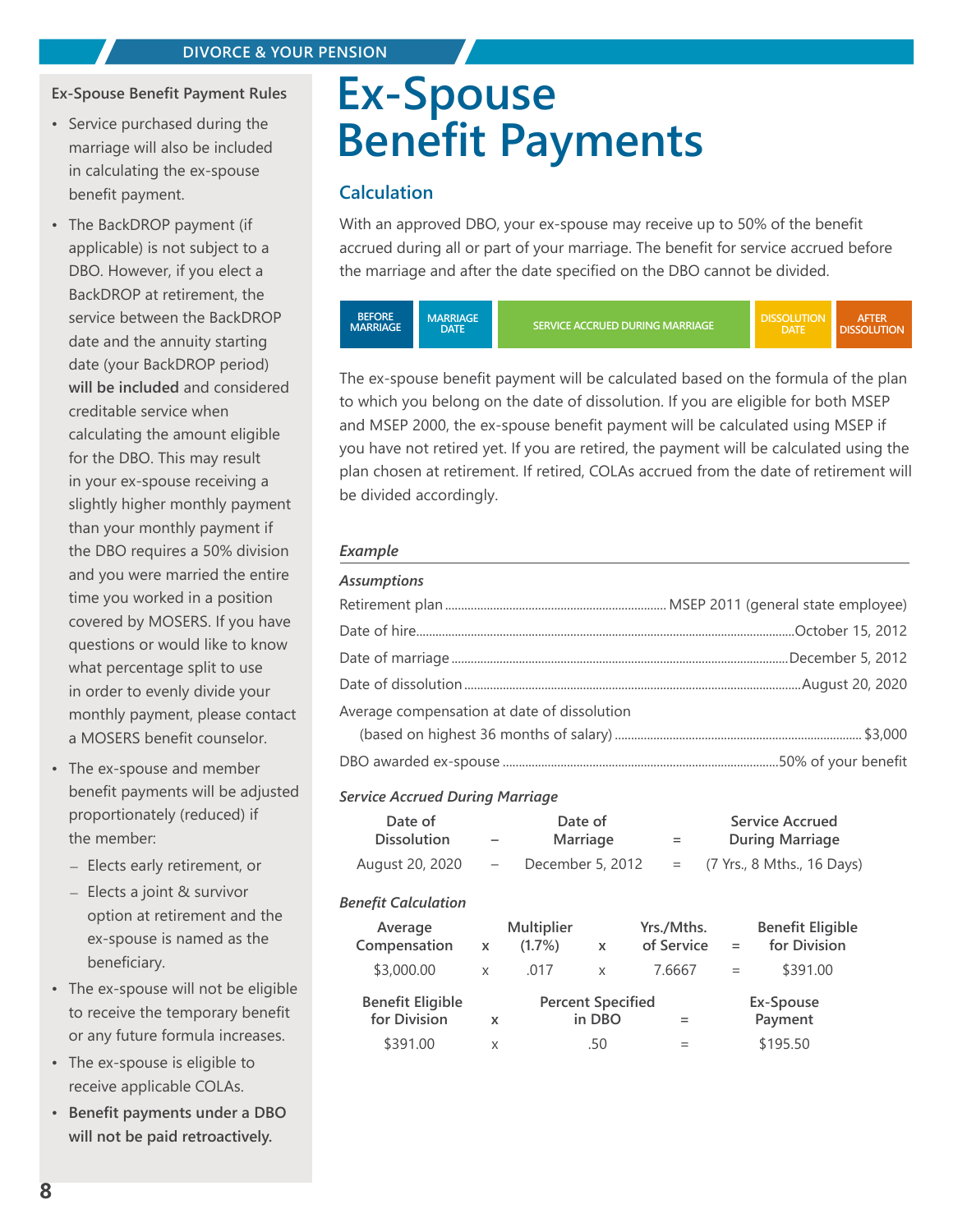#### **Receiving Payments**

- **• Divorce Before Retirement** Ex-spouse payments will commence when you begin receiving benefits from MOSERS in accordance with the DBO. Upon your death or the death of your ex-spouse, the DBO will automatically terminate.
- **• Divorce After Retirement** –

The effective date of the division of your member benefit and payments to your ex-spouse is dependent on the date the certified DBO is received by MOSERS. The division of your member benefit and payments to your ex-spouse can begin as early as the first of the month following receipt of a certified DBO.

Upon the death of either party, the DBO will automatically terminate. If you are predeceased by your exspouse, your benefit will increase by the amount otherwise payable to your ex-spouse beginning the first of the month following your ex‑spouse's death. See page 6 for information about the Joint & Survivor Divorce Pop-Up Option.

**• Survivor Benefits** – Survivor benefits are paid in accordance with the applicable statutes. If you elected a joint & survivor benefit payment option at retirement, survivor benefits will be paid to the spouse named on your *Retirement Election* form, regardless of your marital status, unless you utilize the Joint & Survivor Divorce Pop-Up Option (see page 6).

As always, it is important you keep the information you have on file with MOSERS updated and make necessary changes (as allowed by law) regarding the beneficiary(ies) of your retirement contributions if you get married, divorced, or your spouse dies.

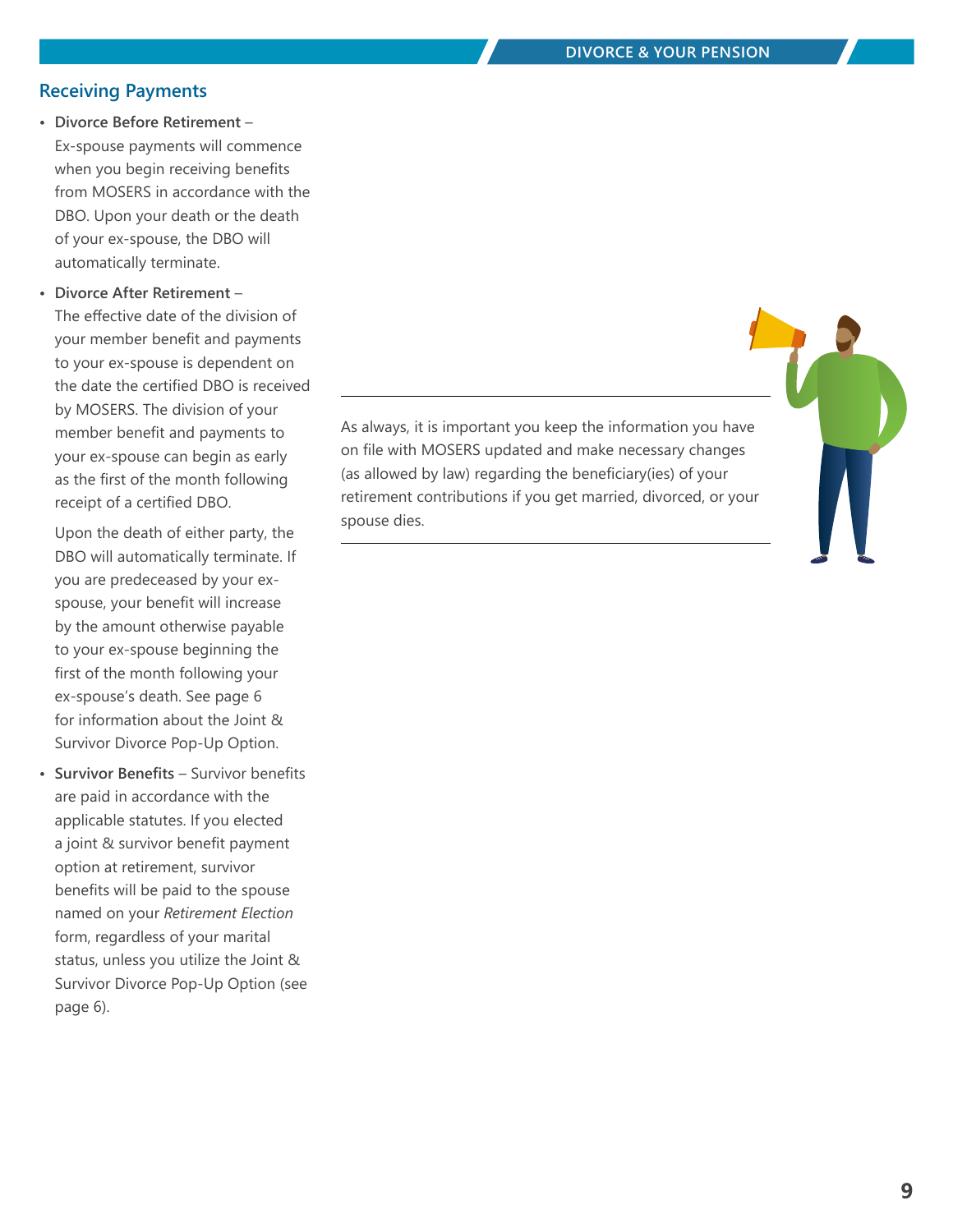## **Summary**

#### **Notable Details**

- MOSERS will not automatically divide your retirement benefit in the event of divorce. The only way in which MOSERS is legally authorized to divide your benefit is through receipt of a certified DBO.
- In order to have your benefit divided, you must be vested (eligible for a benefit) on the date specified on the DBO.
- The division amount is negotiable at the time of divorce and can be any amount up to 50% of your benefit accrued during all or part of your marriage.
- You can obtain and submit a DBO to MOSERS after the divorce. Don't assume the DBO is automatically part of the divorce.
- There may be alternative methods available to divide the value of your retirement benefit. Ask your attorney about your rights and options.
- If you marry and divorce more than once, the court can authorize more than one DBO. Each DBO can divide only the benefit accrued during that marriage.
- The DBO will automatically terminate upon the death of either party.
- Your ex-spouse will not be eligible to receive the temporary benefit or any future formula increases.
- The BackDROP payment (if applicable) is not subject to a DBO. However, the service between the BackDROP date and the annuity starting date (your BackDROP period) is considered creditable service and will be included when calculating the amount eligible for a DBO.
- The ex-spouse and member benefit payments will be adjusted proportionately (reduced) if the member:
	- Elects early retirement, or
	- Elects a joint & survivor option at retirement and the ex-spouse is named as the beneficiary.
- Ex-spouse payments are eligible for cost-of-living adjustments (COLAs) based on the plan in which you receive a retirement benefit.
- No payment will be issued to your ex-spouse until you begin receiving retirement benefits from MOSERS.
- Members of MSEP 2011 or the Judicial Plan 2011 may not receive a refund of member contributions if their retirement benefits are subject to a DBO.